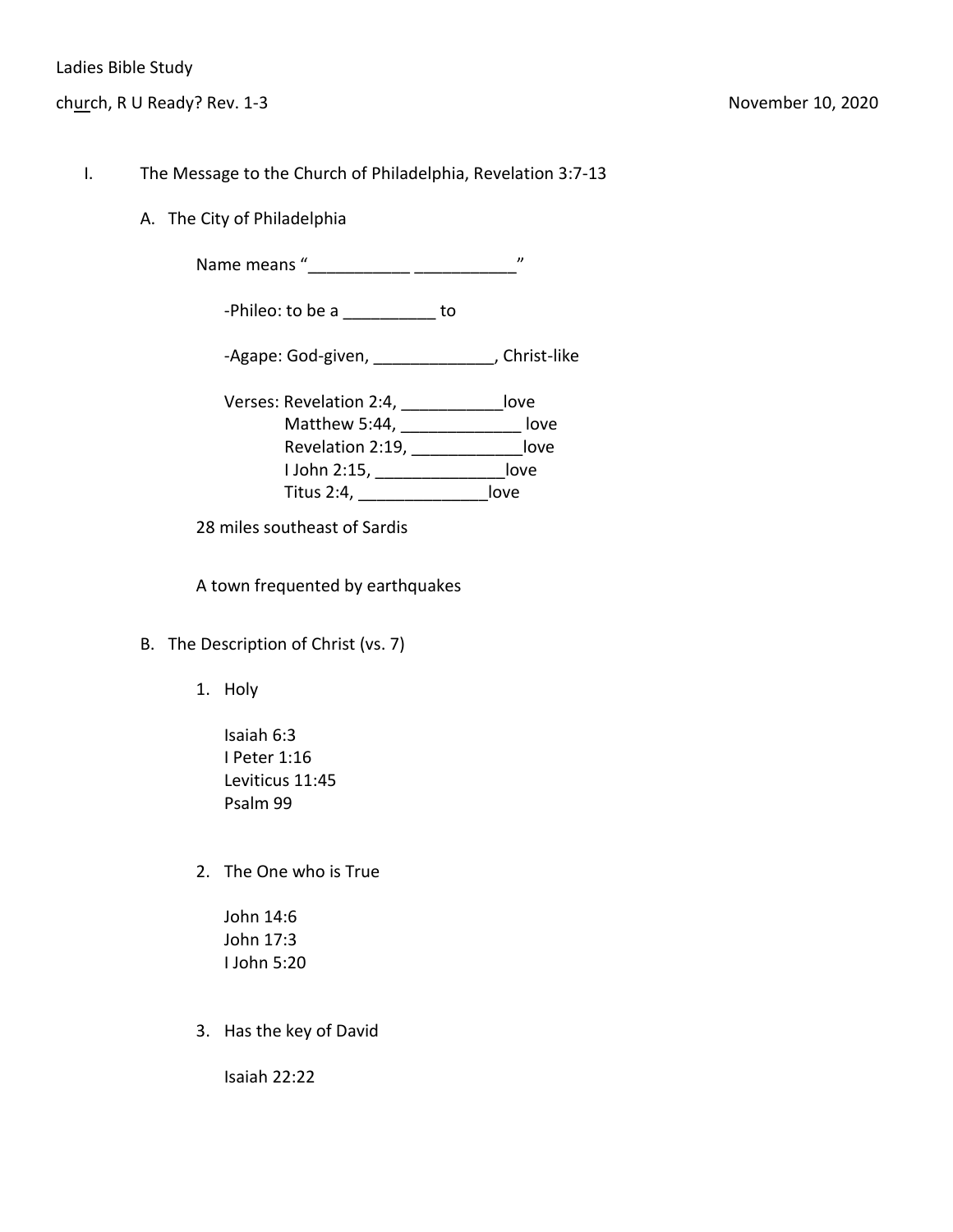4. The One who opens the door, The One who shuts the door

Think about: Christ is **THE** door not a door

John 10:9 I Corinthians 16:9 Colossians 4:3 Genesis 7:16

## C. The Commendation (vs 8, 10)

- 1. I know your deeds, must have been \_\_\_\_\_\_\_\_\_\_\_\_\_\_ deeds
- 2. (He is the Door; God gives all an open \_\_\_\_\_\_\_\_\_\_\_\_\_\_\_\_\_\_\_\_\_ for salvation)
- 3. You have little power, small in \_\_\_\_\_\_\_\_\_\_\_\_\_\_\_\_\_ not weak, they had power, Acts 1:8
- 4. Kept my Word, they were
- 5. Shared (did not deny) His Name
- 6. Persevered (vs 10)

## D. The Promises (vss. 9-12)

- 1. These Jews, they will bow, they will be
- 2. Keep you from the hour of testing, the \_\_\_\_\_\_\_\_\_\_\_\_\_\_\_

Timeline:

Rapture -7 years tribulation

2<sup>nd</sup> coming -judgment-Thousand yrs-final judgment, binding of Satan

Proof, that God is going to keep us \_\_\_\_\_\_\_\_ of the tribulation!

3. He will come quickly, not a space of time but the \_\_\_\_\_\_\_\_\_\_\_\_\_\_\_\_\_\_\_\_\_\_\_ of it

Warning, end of verse 11, not that you will lose your salvation but there

is a motivation to hold fast, because you may lose your

\_\_\_\_\_\_\_\_\_\_\_\_\_\_\_, 2 John 8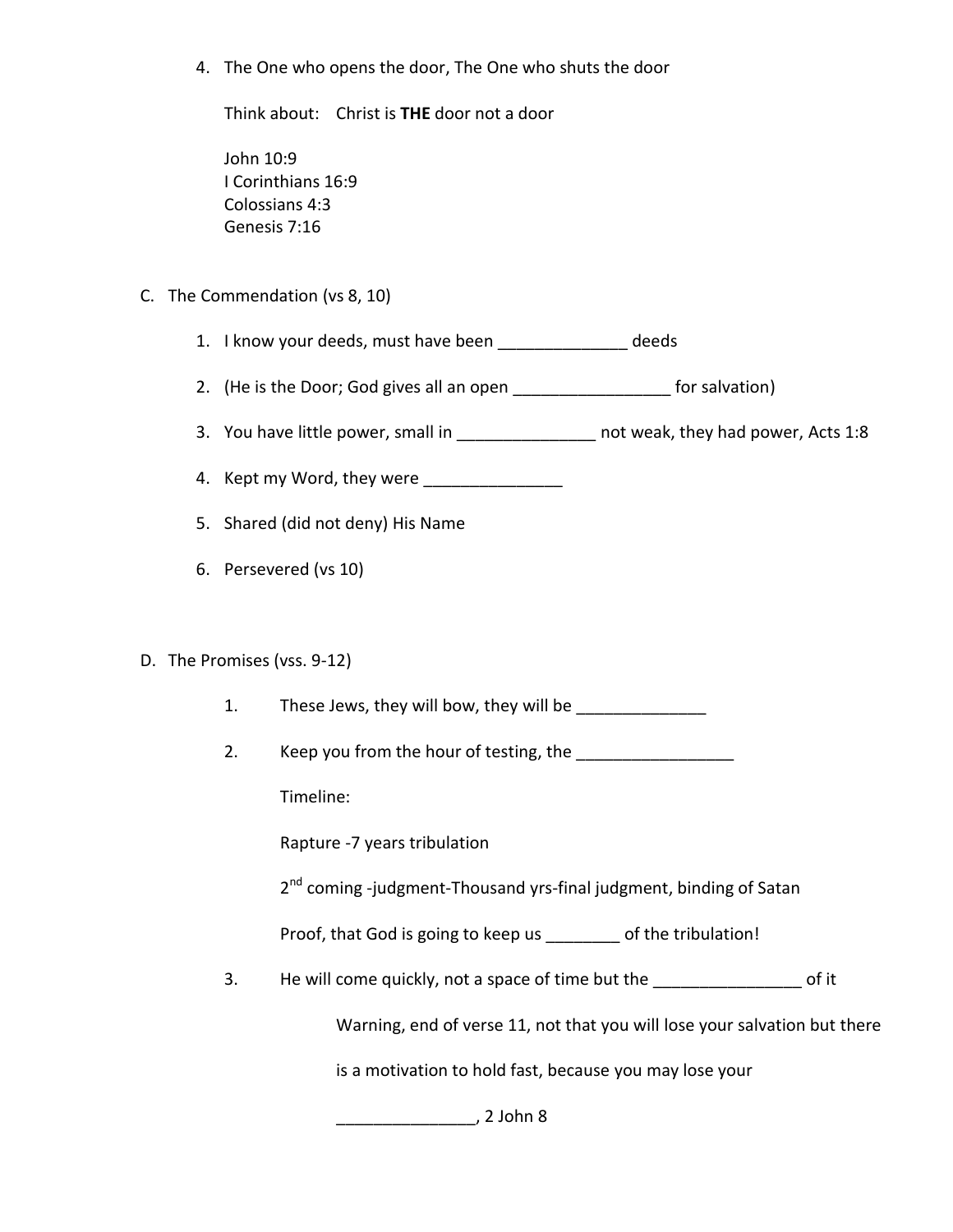|  | Make the Overcomer a Pillar, whose foundation is |  |
|--|--------------------------------------------------|--|
|--|--------------------------------------------------|--|

Psalm 18:2 Psalm 62:2

5. Christ will write on him the:

- \_\_\_\_\_\_\_\_\_\_\_\_\_\_\_\_\_\_\_\_\_\_\_\_ of My God, shows \_\_\_\_\_\_who I\_\_\_\_\_\_\_\_\_\_\_ to!

-name of the city, a set of the city, a set of  $\sim$  address!

-and His new name, shows the \_\_\_\_\_\_\_\_\_\_\_\_\_ who I belong to!

E. He who has an ear let him  $\frac{1}{2}$  (vs. 13)

## *Application:*

- **R U** taking every opportunity to serve Christ?
- **R U** sharing the love of God?
- **R U** loving your neighbor?

In my church, Hebrews 13:1," let brotherly love continue", a phileo love

In my neighborhood, John 13:34, "Love one another", an agape love